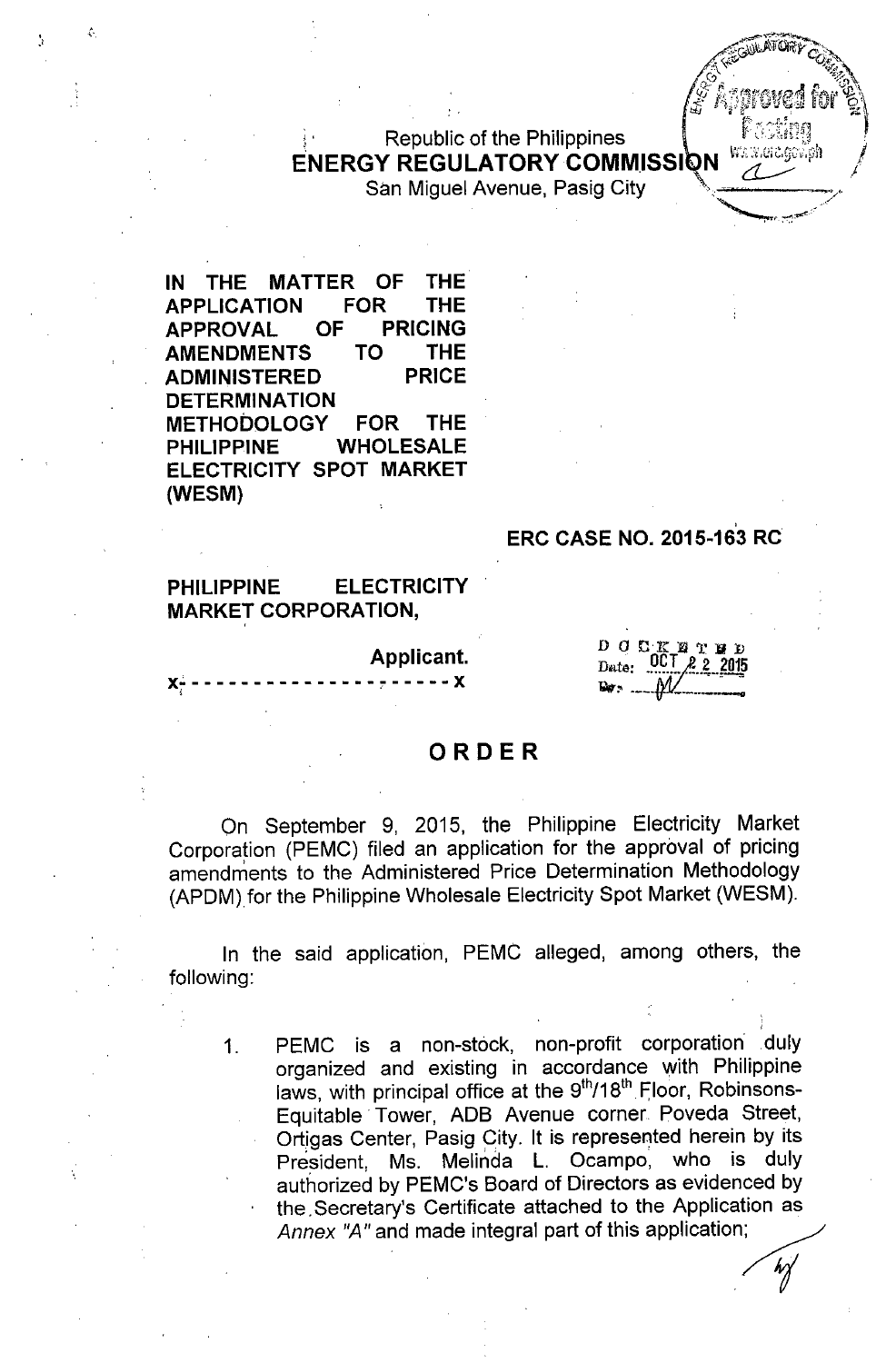# ERC CASE NO. 2015-163 RC ORDER/October 12, 2015 Page 2 of 16

2. This Application is filed pursuant to Section 30 of Republic Act No. 9136, otherwise known as the "Electric Power Industry Reform Act of 2001" (EPIRA) which reads in part:

> *xxx Jointly with the electric power industry participants, the DOE shall formulate the detailed rules for the wholesale electricity spot market. Said rules shall provide the mechanism for determining the price* of *electricity not covered by bilateral contracts between sellers and purchasers* of *electricity users. The price determination methodology contained in said rules shall be subject to the approval* of *the ERC. xxx*

3. This Application is filed pursuant to the approval of the PEM Board during its board meeting held last 28 April 2015 incorporated in the Secretary's Certificate attached to the Application as Annex "A". Pursuant to Department Circular No. 2006-01-0002, which authority has not been revoked, PEMC maintains its authority to file on behalf of the Department of Energy (DOE) this Application. A copy of the Circular is attached to the Application as *Annex "B".* Moreover, the DOE Secretary is Chairman of the PEM Board, which approval has caused the filing of this Application;

# *I. Background: Administered Price Determination Methodology*

4. The market may be suspended by the Commission in cases of natural calamities or following an official declaration of a national or international security emergency by the President of the Republic of the Philippines.<sup>1</sup> Meanwhile, intervention is warranted when the grid is in extreme state condition established in the Grid Code arising from an emergency, a threat to system security, or an event of force majeure.<sup>2</sup> During market suspension or market intervention, the Administered Price Grid Code arising from an emergency, a threat to system<br>security, or an event of force majeure.<sup>2</sup> During market<br>suspension or market intervention, the Administered Price<br>(AP) duly approved by the Commission in its Decisi

<sup>&#</sup>x27;WESM Rules 6.8.1

 $<sup>2</sup>$  WESM Rules 6.2.1.2</sup>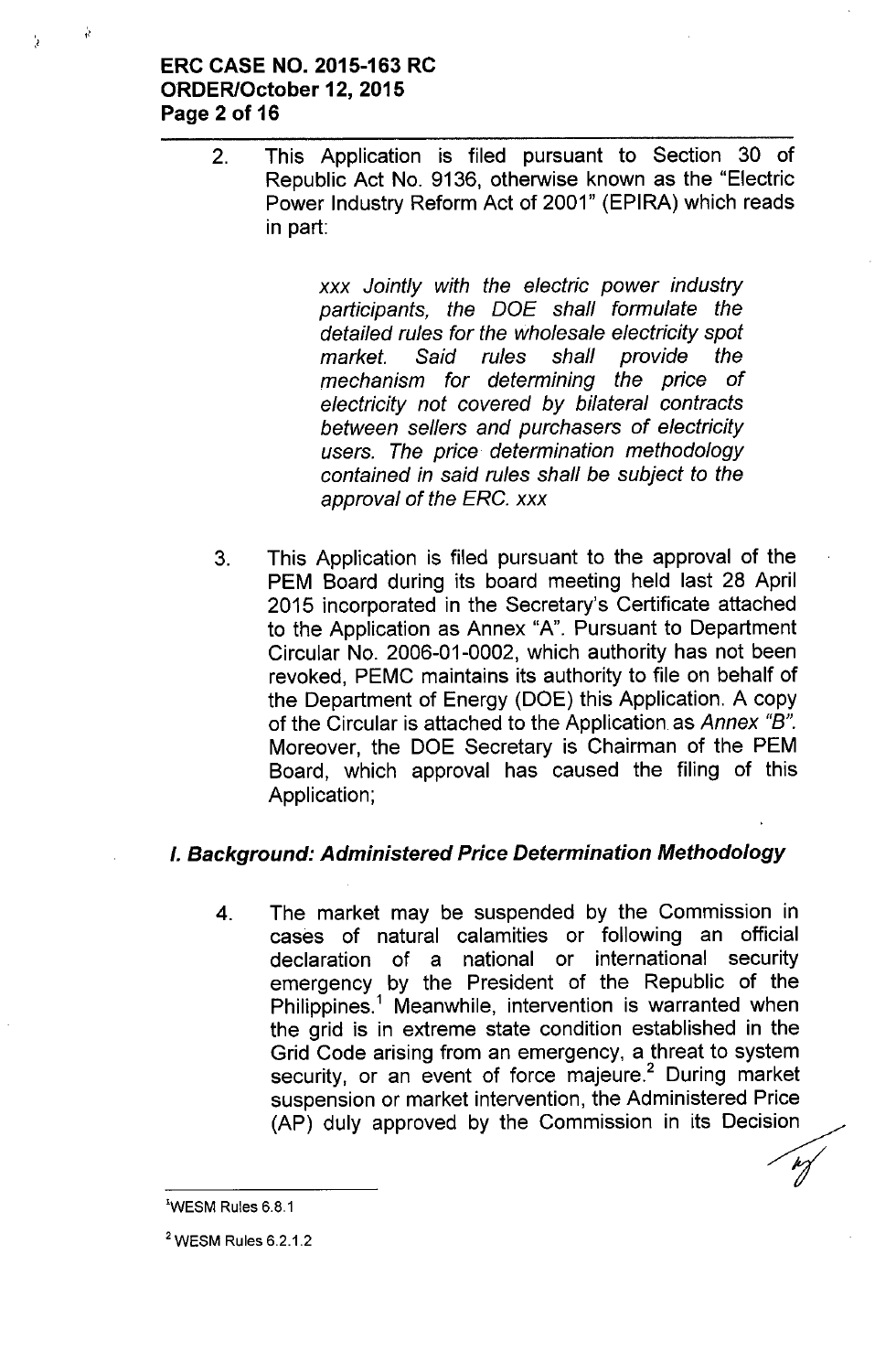# **ERC CASE NO. 2015-163 RC ORDER/October 12,2015 Page 3 of 16**

À

dated 22 June 2006 in ERC Case No. 2005-056 RC shall be applied $^3$ 

- 5. As approved, APs are computed for each generator equal to the weighted average of the ex-post energy price of the four (4) most recent same-day, same-hour trading intervals that have not been administered (" $AP<sub>GFNi</sub>$ "). The total generation payments are allocated among customers based on their metered quantities;
- 6. Considering the commercial operations of WESM in the Visayas region and its integration with the Luzon region, PEMC filed on 23 November 2010 a "Motion for Approval" where it sought the. Commission's approval of the revisions in the APDM. Among the matters sought for approval was the regional application of the APDM and, with the regionalization, approval of the following principles:
	- (a) Price adjustment mechanism is applied only in the region where the cause of the adjustment occurs;
	- (b) Prices of the non-administered region (normal market prices) are preserved;
	- (c) Users pay for quantities imported; and,
	- (d) The usual WESM settlement process is followed, when applicable;
- 7. Publication of the "Motion for Approval" was made in view of the Commission's Order dated 6 December 2010 treating the said Motion as a petition for approval of proposed refinements to the pricing mechanism. On 14 February 2011, the Commission, among others, provisionally approved the regional application of AP and the principles thereof as it viewed these changes as "measures that will result to a more reasonable and fair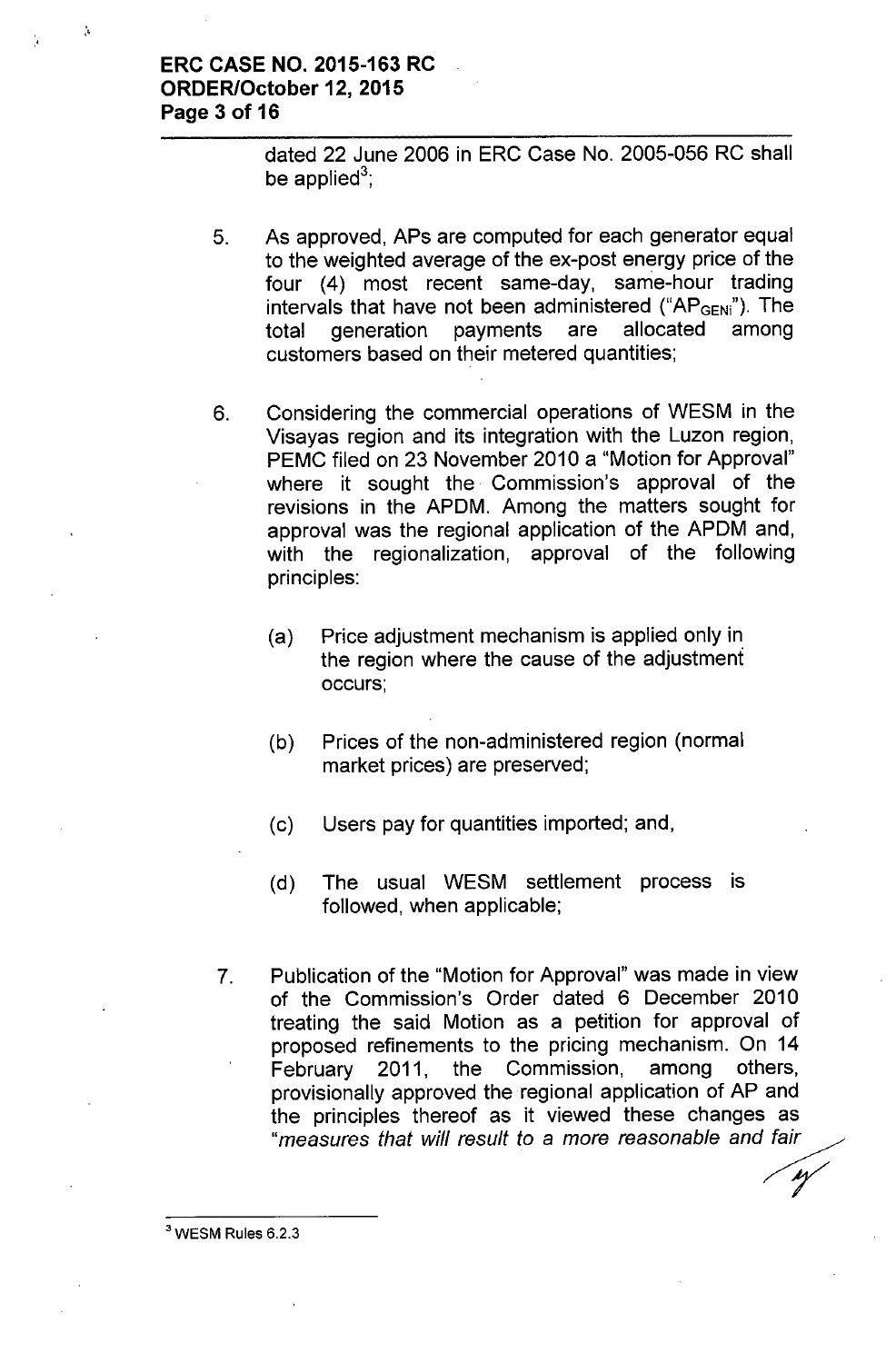$\frac{1}{2}$ 

*electricitv rates based on the principle* of *true cost* of *service"'{* ,

8. Subsequently, PEMC filed on 17 March 2015 a "Manifestation<sup>"5</sup> relevant to the changes in the WESM Market Manual Administered Price Determination Methodology (APDM Manual) which provides for market intervention in the event of grid islanding and, as such, the application of APs for generators of the island grid and the allocation of resulting generator trading amounts to the customers of the island grid;

# *II.Application*

# *Matters for Approval by the Commission*

*(I) Provision for Computation* of *Generator Prices Where Generating Plant has* no *Metered Quantity for the Previous Four* (4) *Weeks*

> 9. The methodology approved by the Commission used as administered generator prices the weighted average of the ex-post nodal energy prices and metered quantity of the four (4) most recent same day same trading interval that have not been administered. In formula, this will be:

$$
AP_{Gen-i} = \frac{\sum_{D=1}^{4} EPP_{Gen-i,D}}{\sum_{D=1}^{4} MQ_{Gen-i,D}}
$$

10. However, there are instances where a generator does not have any metered quantity (ex. has not generated electricity) corresponding to the previous month. As such, additional provisions were incorporated in the APDM Manual Issue No. 5.0 where: (1) a generator has no

 $\mathscr{U}$ 

 $<sup>4</sup>$  Par. 3, Page 2</sup>

<sup>5</sup> ERC Case No. 2005-056RC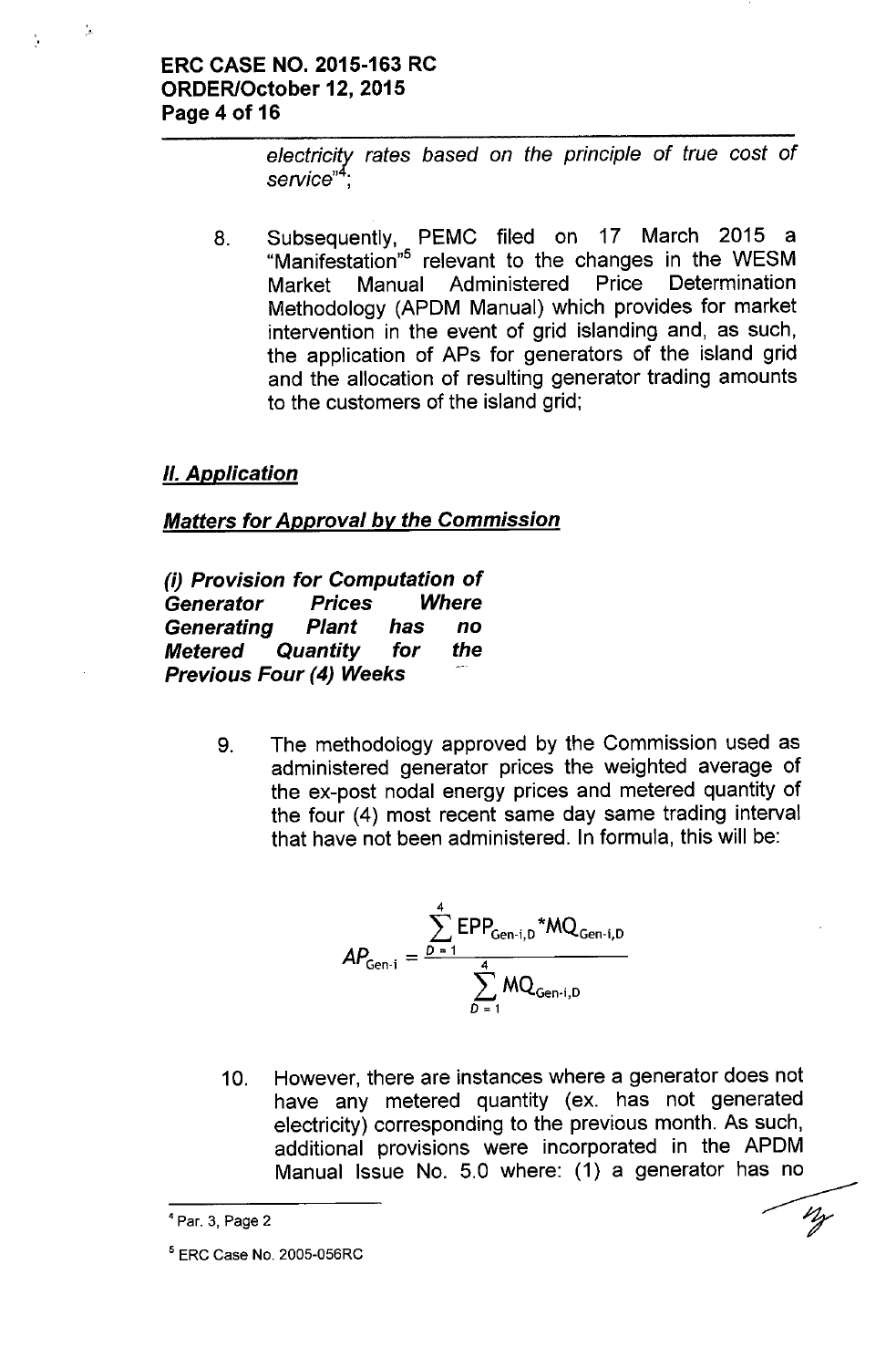Å

metered quantity for the previous month but within a one (1) year period has generated electricity; and (2) a generator has no metered quantity in a year (ex. new generating plant);

*11. Section* 4.2. 1.4 of *the APDM Manual* provides:

*If no administered price can be determined for* a *generator trading node because the generating plant associated with that trading node had no actual generation, i.e. no metered quantity or* MO, *the administered price shall be determined,* as *follows:*

*4.2.1.4.1 The Ex-post Price ofthe immediately preceding same day, same hour, nonadministered price, with actual generation, within one* (1) *year prior (sic) to the trading day and hour being considered shall be used in calculating the administered price.*

*4.2.1.4.2 In case Section* 4.2.1.4.1 *failed to determine* a *valid value for administered price, it shall then be computed by obtaining the simple average* of *the ex-post nodal energy prices* of *four immediately preceding sameday, same-hour trading intervals that have not been administered. This is* as *set out in the following formula:*

AP Gen-i = 
$$
\sum_{D=1}^{4} EPP_{Gen-i,D}
$$

Where:

EPP = Ex-Post Price

 $AP =$  Administered Price

 $D =$  number of historical trading days to be considered  $\begin{array}{c} \mathsf{red} \\ \hline \end{array}$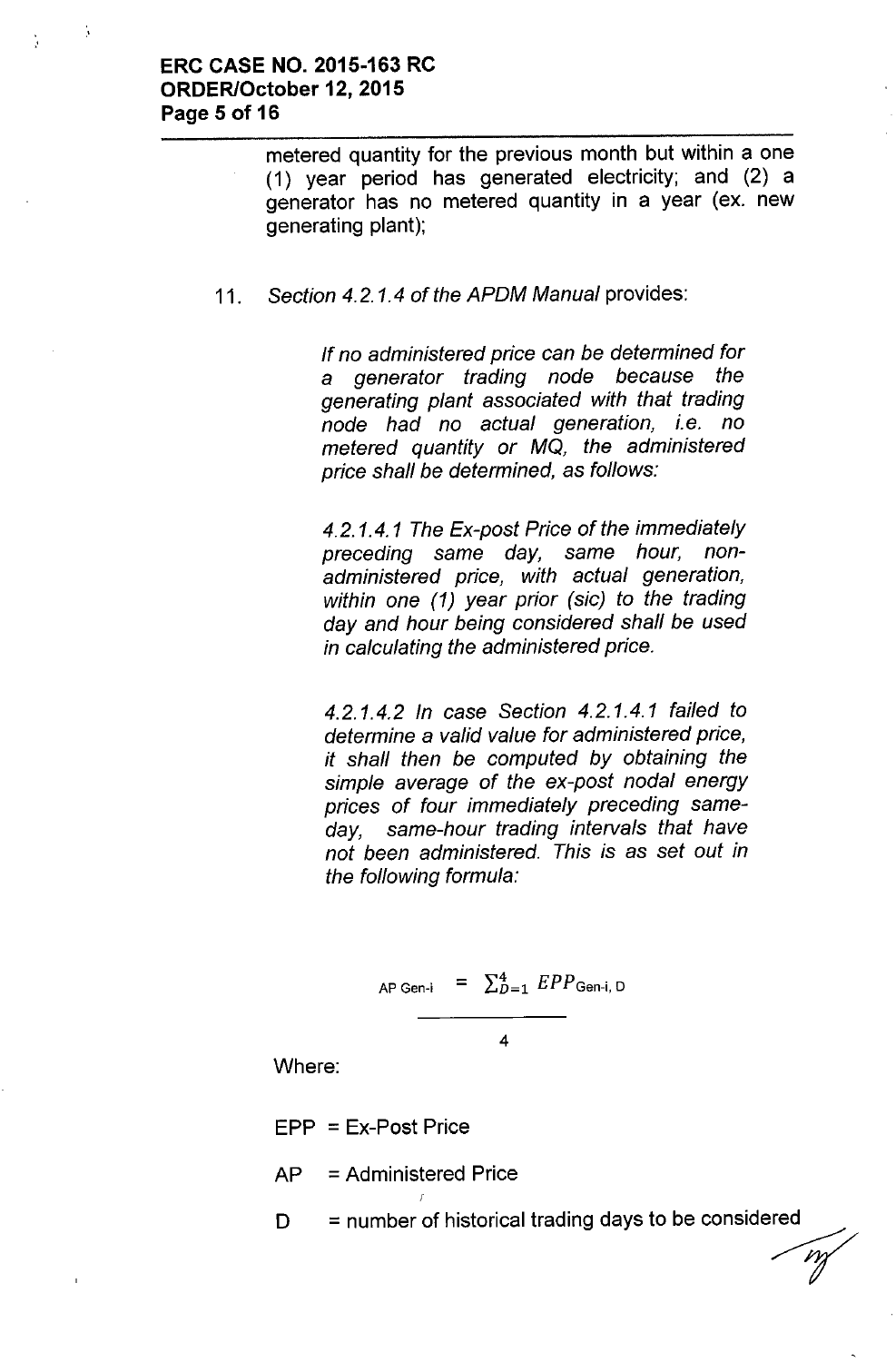i.

#### = Generator resources

MQ = Meter Quantity *(sic)*

A copy of the APDM Manual is attached to the Application as *Annex "C'"*,

12. Under Section 4.2.1.4.1, the excluded same day trading intervals are replaced by the nearest same day same hour ex-post nodal prices with MQ for the generator resource. If no substitute prices are generated within one (1) year from the most recent same day same interval either due to rehabilitation of plant or with a new power plant, then, the simple average of ex-post nodal energy prices of the previous four (4) similar day and same trading hour for the generator resource node shall be used;

*(ii) Prices* **of** *the Exporting Region shall be Adopted Instead* **of** *Preservation* **of** *Normal Prices*

> 13. The implementation of regional application of APDM brought about the need to determine the prices to be used for settlement for the generation quantity exported from one region to another. In its Order dated 14 February 2011, the Commission approved PEMC's petition under the following principles, quoted as follows:

> > *"15.2 Prices* of *the non-administered region ("normal market prices") are preserved.*

*Normal market prices will continue to be applied in the non-administered region, even when such region imports from the nonadministered region. Moreover, quantities exported from one region to another are prices using the reference MTN at the nonadministered region. Normal or nodal prices thus prevail over administered prices even when the exporting region is administered.*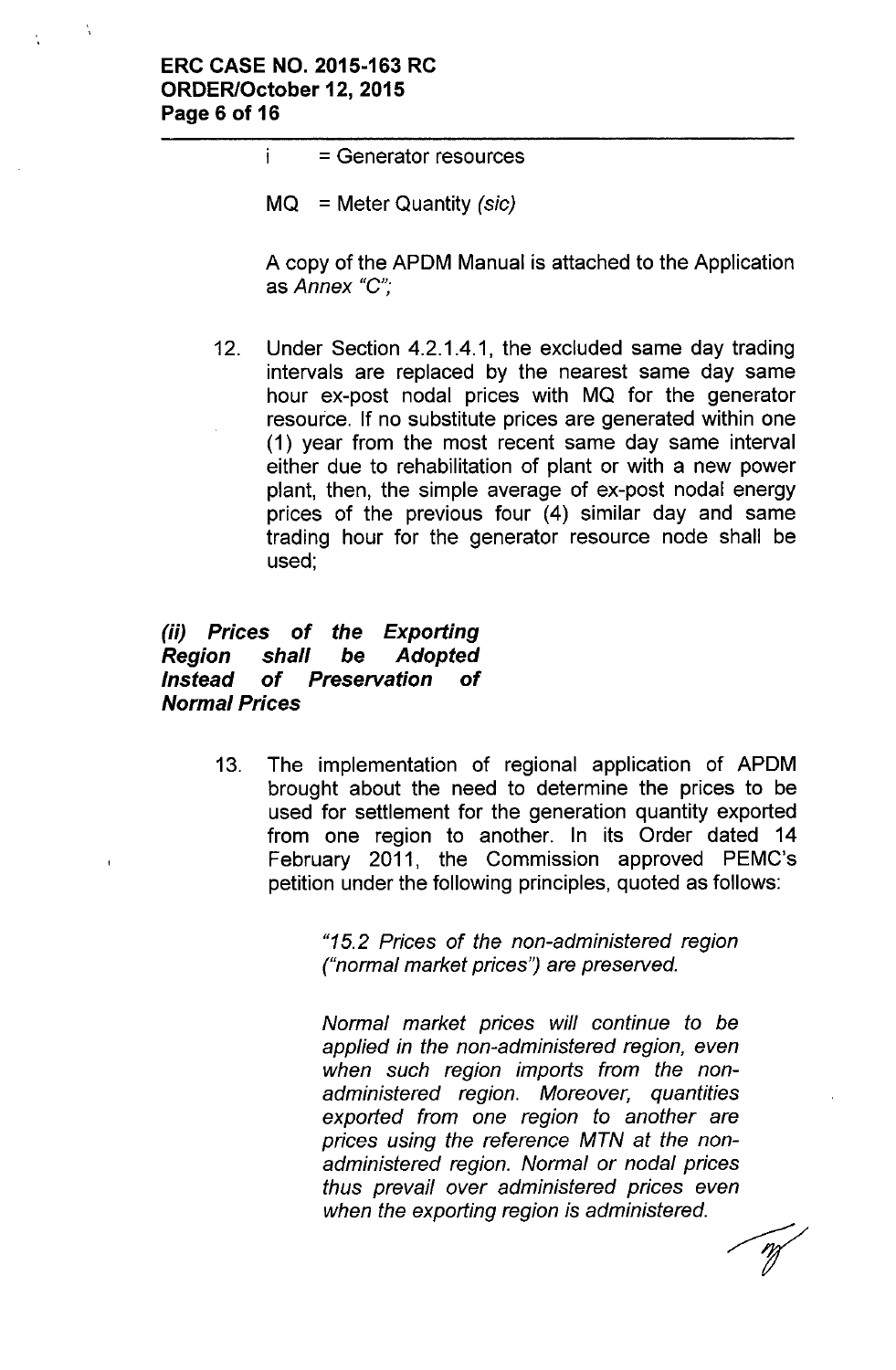#### **ERC CASE NO. 2015-163 RC ORDER/October 12, 2015 Page 7 of 16**

Å

مسيس

*15.3 If quantities are imported, the customers in the importing region pay for the imported quantity. The imported quantity is however always priced at the pre-determined reference MTN* of *the non-administered region, regardless* of *whether the exporting region is administered, consistent with the principle that the normal market prices should be preserved. "*

- 14. However, it will be more in keeping with the dictum of the Honorable Commission that the true cost of electricity be reflected if the generator prices from the exporting region shall be utilized. This means that instead of preservation of normal prices where prices of non-administered region shall always prevail, regardless of the flow in the High Voltage Direct Current (HVDC) interconnection between Luzon and Visayas, the price of the exporting region shall be used for settlement of export trading amount. The users' pay principle shall continue to be applied;
- 15. With this proposed revision, the APDM Manual provides for the following relevant amendments:

*4.2.5.2 Where generation quantity is exported from the administered region to the nonadministered region, the following shall apply*

a) *The generator trading amount corresponding to exported quantity ("export trading amount") shall be deducted from the generator total trading amounts that will be allocated and collected from the customers* of *the administered (i.e., exporting) region. The export trading amount will be collected from the customers* of *the non-administered (i.e., importing) region.*

*b) The export trading amount shall be determined by multiplying the export metered quantities by the metered quantity-weighted average price* **of** *the administered generators.*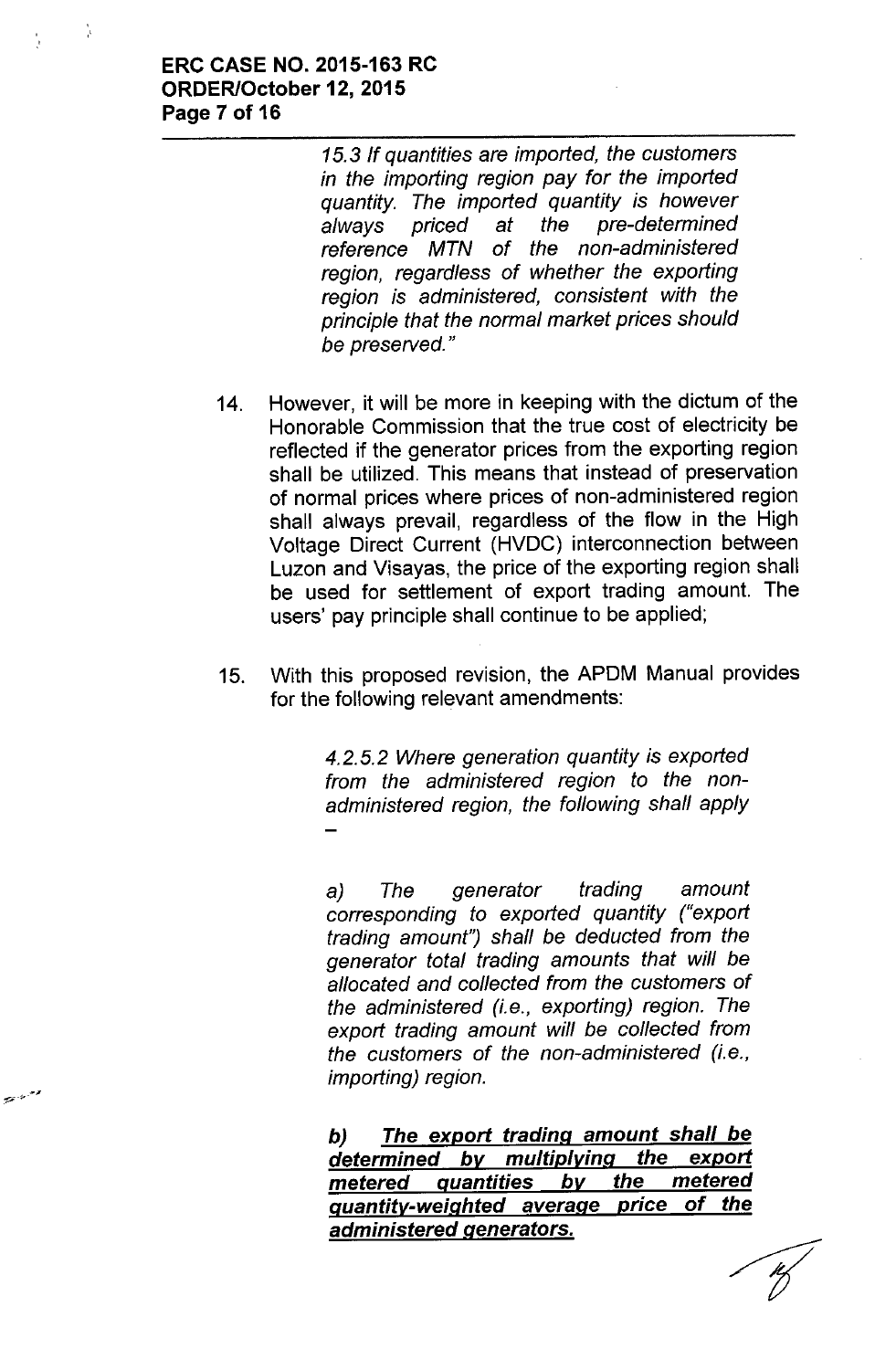Ŵ

c) *The settlement amount calculated by multiplving the. export metered quantities by the difference* of *the nodal price at an assigned reference market trading node in the non-administered region and the metered quantity-weighted average price* of *the administered generators shall be allocated to all loads in the nonadministered region based on their metered quantities. The appropriate reference market trading nodes shall be determined by the Market Operator and shall be published at the market information website.<sup>6</sup> ;*

16. Revisions in the formula arising from these proposed changes are provided for in *Appendix* "A" including any incremental/reduction of settlement amount from price difference between Non-Administered Region (NAR) region and AP region accounted for;

# *III. Manifestation Re: Refinements to the APDM Manual*

*(i) Clarify Computation* of *Customer Settlement Amount to Incorporate the Netting* of *Bilateral Contract Quantities*

> 17. Prior to the amendment to the APDM Manual, the formula set out in Section 4.2.2.1 did not clearly provide for netting off of bilateral contract quantities. The exclusion of bilateral contract quantities for energy transactions under the APDM is provided for under Section 4.2.4 which specifies that APs shall apply only to transactions above the declared bilateral quantities. To clarify, the APDM was revised to reflect the netting off of bilateral contracts by a load customer where the generator counterparty shall, depending on whether it is administered or normal prices, bear accordingly, the AP<sub>Geni</sub> or Ex-Ante Price. The formula thus appears:

<sup>6</sup> Initially, the reference market trading nodes that will be used are the market trading nodes located at Naga, Camarines Sur (Luzon) and Ormoc, Leyte (Visayas) ~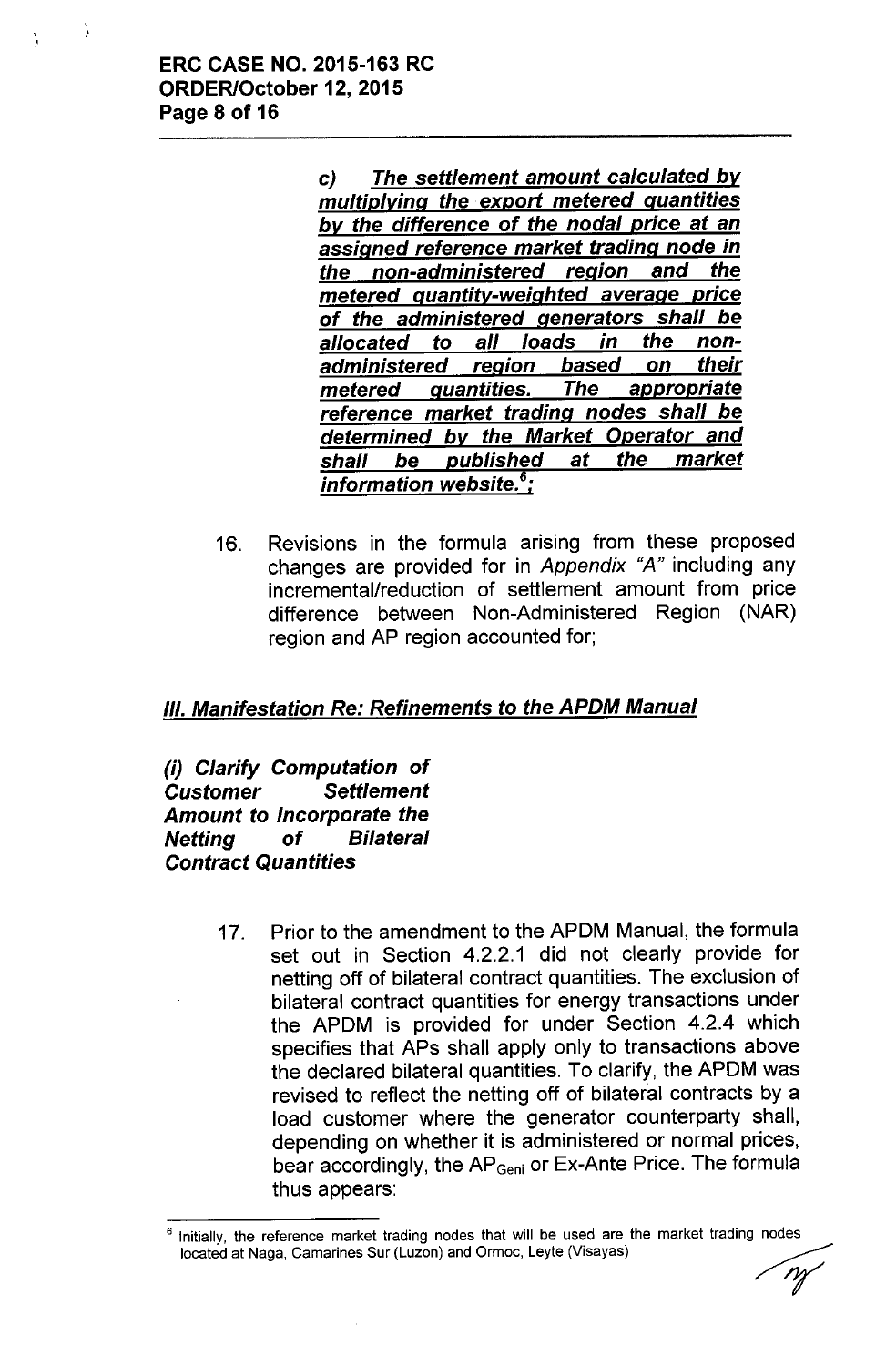# ERC CASE NO. 2015-163 RC ORDER/October 12,2015 Page 9 of 16

$$
SA_{load\text{-}j} = \frac{\sum_{i=1}^{n} AP_{Gen-i} \times MQ_{Gen-i}}{\sum_{j=1}^{m} MQ_{load-i}} \times MQ_{load-j} - \sum_{t=1}^{k} BCQ_{Gen-t,load-j} \times P_{Gen-i}
$$

- $AP =$  Administered Price
- SA = Settlement Amount
- $n =$  number of generator resources with positive meter quantity
- m = number of load resources with negative meter quantity
	- = Generator resources
- BCQ = Bilateral Contract Quantity
- $P =$  Price of the generator counterparty of Load j wherein P is the Ex-Ante Price if the generator is from the nonadministered region and P is the administered price if the generator is from the administered region

| (ii) Clarify that No Line  |                       |
|----------------------------|-----------------------|
| Rental is Imputed in the   |                       |
| <b>Application</b>         | APDM.<br>of <b>of</b> |
| However,                   | <b>Pricing</b>        |
| <b>Mechanism</b>           | <b>Differential</b>   |
| <b>Shall Occur Between</b> |                       |
| <b>Regions</b>             |                       |

j.

18. Line rental under the WESM Rules is defined as the *"economic rental arising from the use* of a *transmission line, calculated* as *the difference in value between flows out* of *the receiving node* of *that line and flows* of *the sending node."* However, under the APDM, the pricing signals forming part of *"economic rent"* in locational marginal prices are no longer applicable since historical load generation prices and load allocation are used. As such, to avoid confusion, Clause 4.2.6 is amended to **pertain to "amounts associated with pricing mechanism**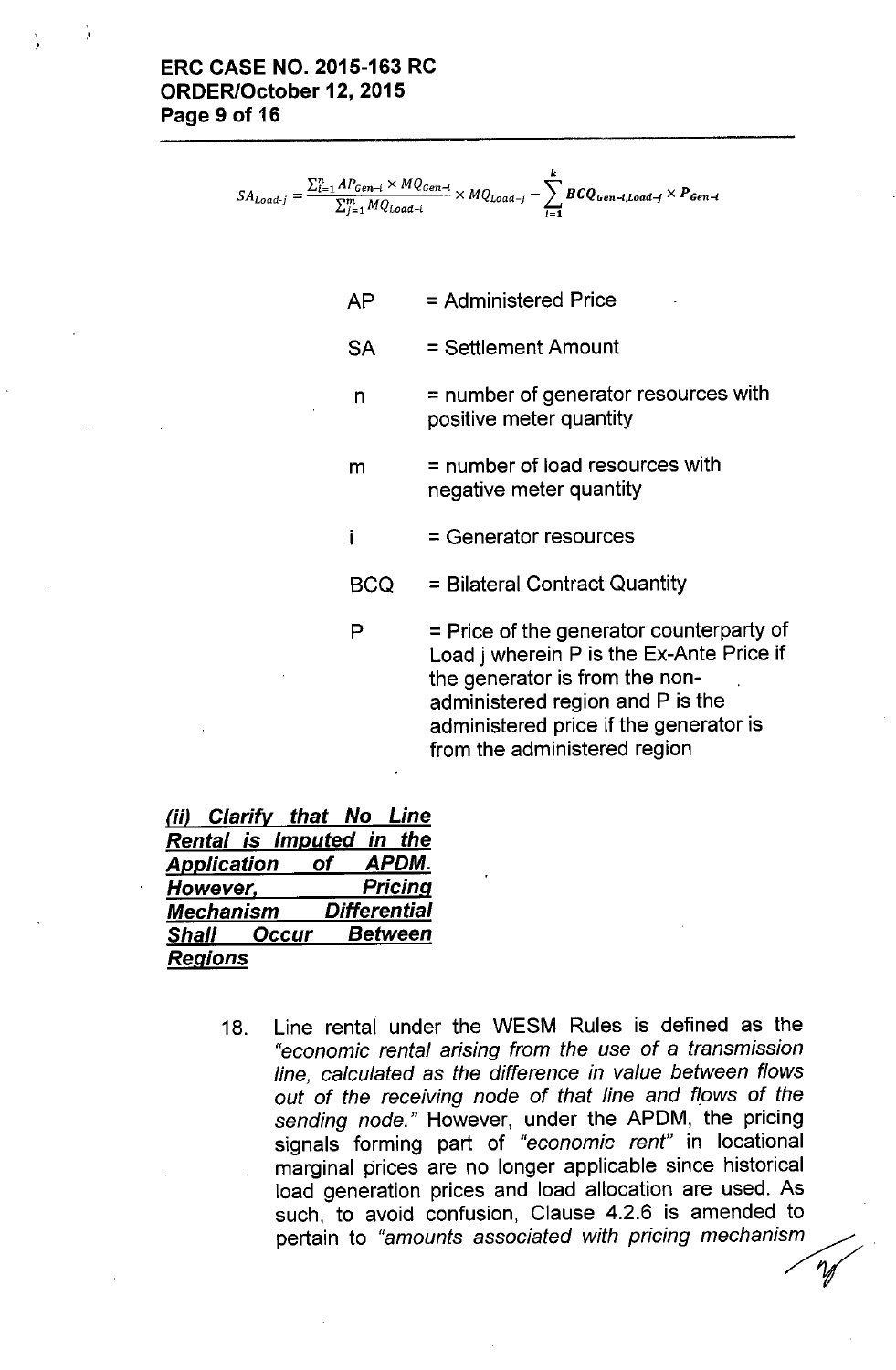## ERC CASE NO. 2015-163 RC ORDER/October 12,2015 Page 10 of 16

*differential"* from previously captioned *"computation* of *line* rental",

*(a) Clause* 4.2.6.1 *is redrafted* to *adopt the change in title and more clearlv provide:* (1) *the entity the amount associated with the pricing mechanism differential shall be imputed upon, and,* (2) *the formula for calculating the amount associated with the pricing mechanism differential*

> 19. With the change in the captioned clause, Clause 4.2.6.1 is now revised to more clearly reflect that the reference to line rental is only made to indicate to which entity the amount associated with the pricing mechanism differential shall be charged  $-$  the party identified to be that responsible for paying the line rental.? Moreover, the formula for calculating the amount associated with the pricing mechanism differential is specified to be equal to the SCQ multiplied by the difference between the ex-ante

**18** 

 $7$ Clause 3.13.1.1 of the WESM Rules provide:

*Trading Pariicipants* who sell electricity pursuant to *bilateral contracts* and wish those *bilateral contracts* to be accounted for in settlements shall, after each *trading day,* in accordance with the billing and settlements timetable: (As amended by DOE DC No. 2005-11-010 dated 11 November 2005)

<sup>(</sup>a) Submit a schedule to the *Market Operator* specifying the MWH *bilateral sell quantities* at each *relevant market trading node,* in each *trading interval* of that *trading day;*

<sup>(</sup>b) Identify the counterparty to the bilateral contract and the party that will pay the line rental trading amount associated with the bilateral contract quantity submitted; provided, however, that in case oniy one of the bilateral counter parties is registered as a *Direct WESM Member,* that *WESM Member* shall be the party that will pay the line rental to the *Market Operator*, and (As amended by DOE DC No. 2004-07-008 dated 7 July 2004 and further amended by DOE DC No. 2006-11-0013 dated 09 November 2006)

*<sup>(</sup>c)* Provide evidence that the counterparty to the *bilateral contract* agrees with the submission made under this clause 3.13.1.1. Such evidence shall be attached to the submission of schedule in  $3.13.1.1(a)$ . (As amended by DOE DC No. 2010-03-0004 dated 21 March 2010) ~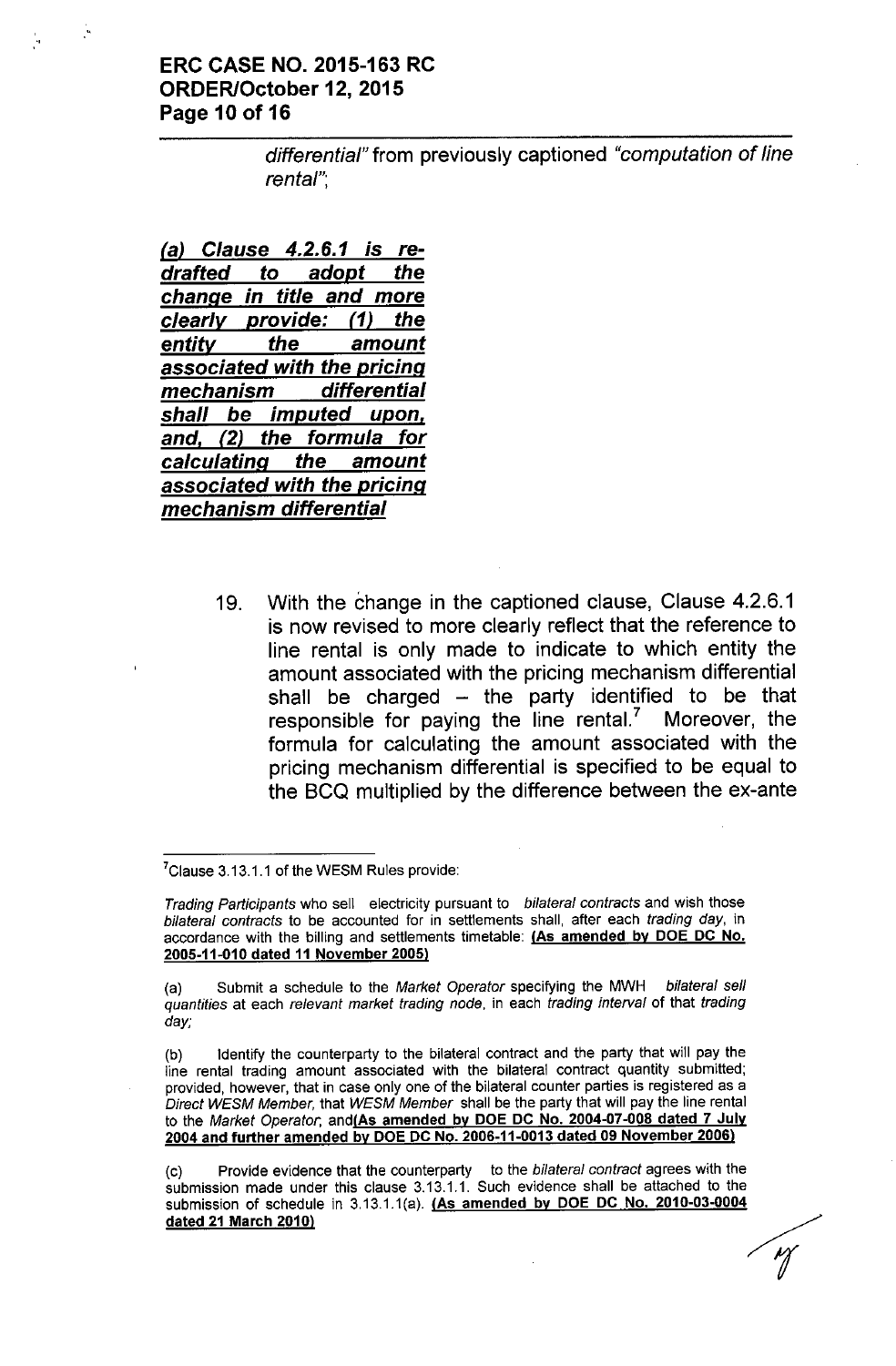## ERC CASE NO. 2015-163 RC ORDER/October 12,2015 Page 11 of 16

price of the customer and the AP of the generator. The Clause, thus, reads:

> *"Where market suspension or intervention is declared in one region only, and the generator in that region has* a *bilateral contract quantity with the customer in the normal region, the trading participant that pays for the line rental shall be charged an amount calculated by multiplying the bilateral contract quantity to the difference of the ex-ante price of the customer and administered price of the generator.";*

# *(b) Clause* 4.2.6.2 *is Redrafted* to *Remove Reference* to *Line Rental*

20. Clause 4.2.6.2 mirrored the new terminology adopted under this entire provision. The Clause now reads:

> *"Where market suspension or intervention is declared in one region only, and the customer in that region has* a *bilateral contract quantity with the supplier in the normal region, the amount associated with the pricing mechanism differential is already included in the administered settlement amount of the customer.";*

# *(iii) Incorporate the Changes Provided Above in Instances* of *Grid Islanding*

21. As a logical consequence of the changes provided for in the immediately preceding topic Clause 4.2.7 Application of Market Intervention during Grid Islanding is revised to read:

> *"4.2.7.1 Where market intervention is declared in an island grid ("grid islanding), the administered prices determined according to this* Manual shall be applied only to the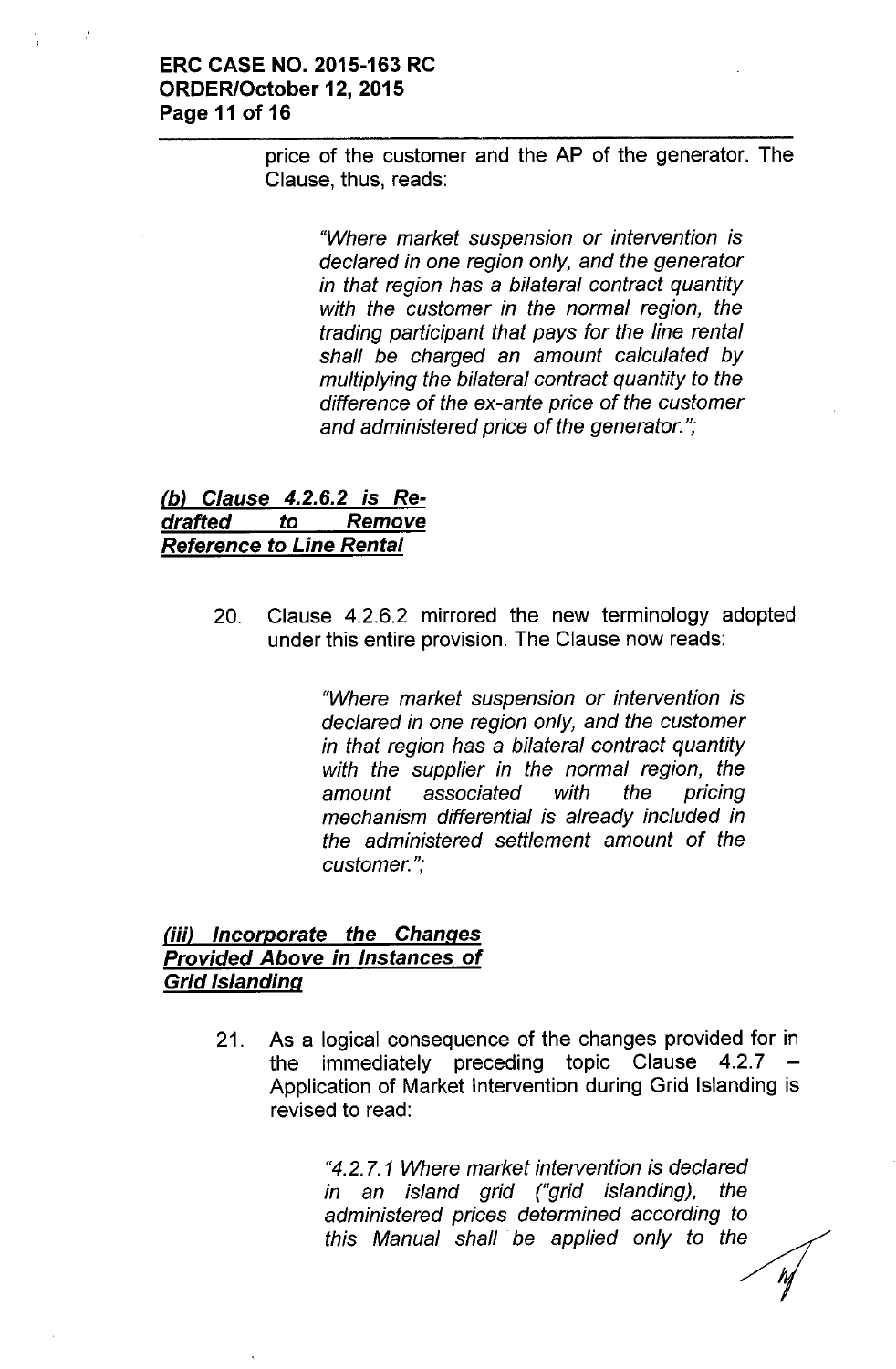# **ERC CASE NO. 2015-163 RC ORDER/October 12,2015 Page 12 of 16**

*generators in the island grid where the intervention* was *declared. The resulting generator trading amounts will be allocated amongst the customers in that island grid.*

*4.2.7.2Where market intervention is declared in an island grid, and the generator in that island grid* has a *bilateral contract quantity with the customer in the part of the grid or region without market intervention, the trading participant that pays for the line rental shall be charged an amount calculated by multiplying the bilateral contract quantity to the difference of the ex-ante price of the customer and administered price of the generator.*

*4.2.7.3 Where market intervention is declared in an island grid, and the customer in that island grid* has a *bilateral contract quantity with the supplier in the part of the grid or region without market intervention, the amount associated with the pricing mechanism differential is already included in the administered settlement amount of the customer. "; and*

# **PRAYER**

22. PEMC prays of the Commission:

# a. APPROVING:

- i. The inclusion of reference pricing where the administered generator has no metered quantity for the immediately preceding four most recent same day same trading interval; and
- ii. Use of generator price for export trading amounts; and
- b. NOTING the changes in the APDM Manual Issue amounts; and<br>
NOTING the changes in the APDM Manual Issue<br>
No. 5 as follows –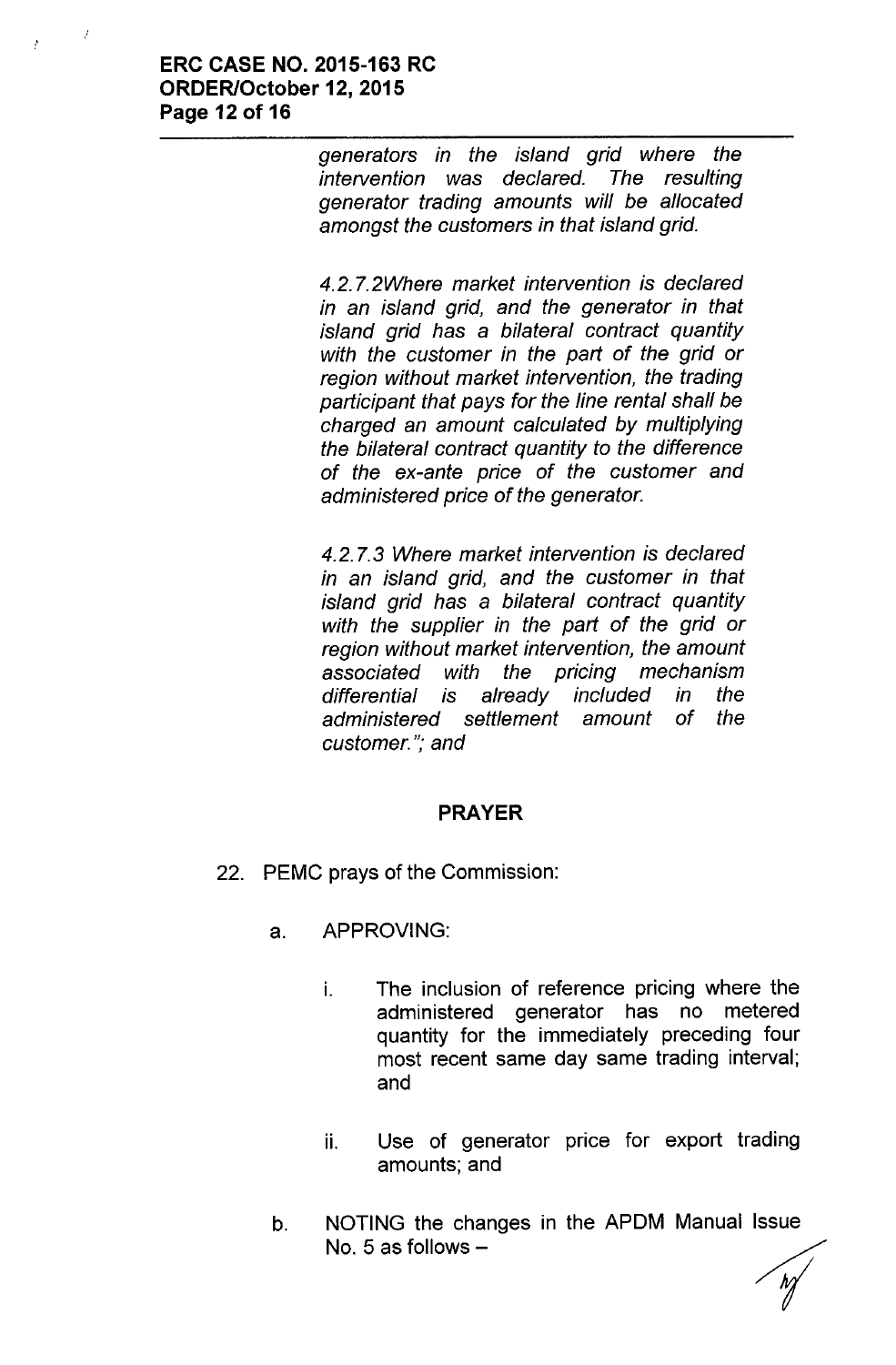# ERC CASE NO. 2015-163 RC ORDER/October 12, 2015 Page 13 of 16

 $\mathbf{I}$ 

- i. Clarification on the computation of customer settlement amount to incorporate the netting of bilateral contract quantities;
- ii. Clarification that no line rental is imputed in the application of APDM, however, pricing mechanism differential shall occur between regions; and
- $iii.$  Incorporate the changes in (a) and (b) during grid islanding.

Finding the said application to be sufficient in form and in substance with the required fees having been paid, the same is hereby set for jurisdictional hearing, pre-trial conference, expository presentation and evidentiary hearing on the following dates and venues:

| <b>DATE</b>                                | <b>TIME</b>                                        | <b>VENUE</b>                                                                                                                                | <b>PARTICULARS</b>                                                                      |
|--------------------------------------------|----------------------------------------------------|---------------------------------------------------------------------------------------------------------------------------------------------|-----------------------------------------------------------------------------------------|
| <b>November</b><br>25, 2015<br>(Wednesday) | Two o'<br>clock in the<br>afternoon<br>(2:00 P.M.) | <b>ERC Hearing</b><br>Room,<br>15th Floor, Pacific<br><b>Center Building,</b><br><b>San Miguel Avenue,</b><br><b>Pasig City</b>             | <b>Jurisdictional</b><br><b>Hearing and</b><br><b>Expository</b><br><b>Presentation</b> |
| January 13,<br>2016<br>(Wednesday)         | One thirty<br>in the<br>afternoon<br>$(1:30$ P.M.) | <b>ERC Visayas Field</b><br>Office, St. Mary's<br>Drive, Banilad,<br><b>Cebu City</b>                                                       | <b>Expository</b><br><b>Presentation</b>                                                |
| February 17,<br>2016<br>(Wednesday)        | Ten o'<br>clock in the<br>morning<br>(10:00 A.M.)  | <b>ERC Hearing</b><br>Room,<br>15 <sup>th</sup> Floor, Pacific<br><b>Center Building,</b><br><b>San Miguel Avenue,</b><br><b>Pasig City</b> | <b>Pre-trial</b><br><b>Conference</b><br>and<br><b>Evidentiary</b><br><b>Hearing</b>    |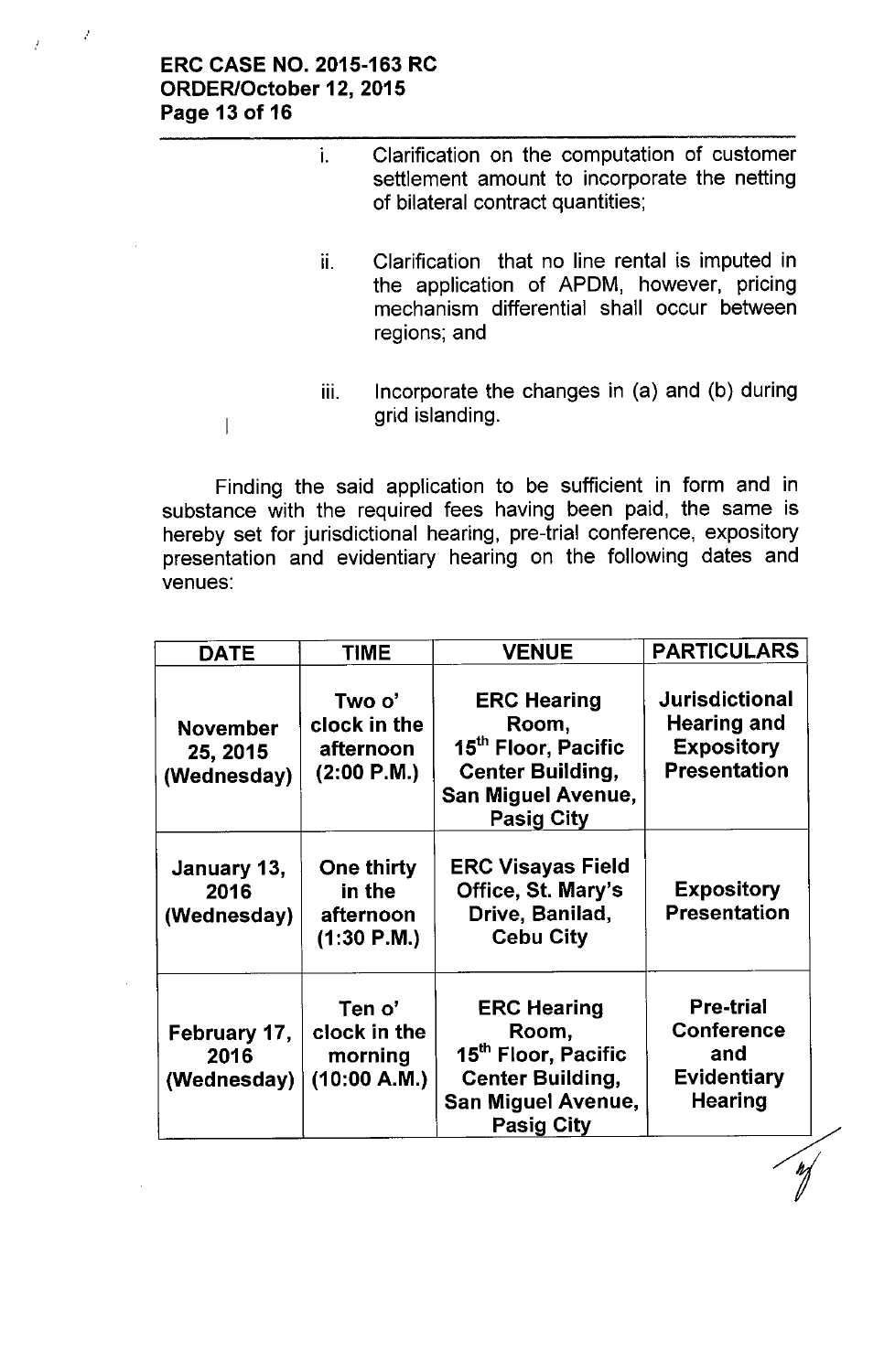# **ERC CASE NO. 2015-163 RC ORDER/October 12,2015 Page 14 of 16**

PEMC is hereby directed to cause the publication of the attached Notice of Public Hearing, at its own expense, twice (2x) for two (2) successive weeks in two (2) newspapers of general circulation in the Philippines, with the date of the last publication to be made not later than ten (10) days before the date of the scheduled initial hearing.

Let copies of the application, this Order and the attached Notice of Public Hearing be furnished the Office of the Solicitor General (OSG), the Commission on Audit (COA) and the Committees on Energy of both Houses of Congress. They are hereby requested, if they so desire, to send their duly authorized representatives at the scheduled hearings.

Likewise, let copies of this Order and the attached Notice of Public Hearing be furnished the Office of the City Mayor of Pasig for appropriate posting thereof on its bulletin board.

PEMC is hereby directed to furnish all those making requests therefor with copies of the application and its attachments, subject to reimbursement of reasonable photocopying costs.

On the date of the initial hearing, PEMC must submit to the Commission its written Compliance with the jurisdictional requirements attaching therewith, methodically arranged and duly marked, the evidences on the actual posting and publication of the Notice of Public Hearing consisting of a certification issued to that effect, signed by the aforementioned Mayor or his duly authorized representative, bearing the seal of his office, and the affidavits of the Editors or Business Managers of the newspapers where the said Notice of Public Hearing were published together with the complete issues of the said newspapers, and such other proofs of compliance with the requirements of the Commission.

PEMC and all other interested parties are directed to submit, at least five (5) days before the date of initial hearing and pre-trial conference, their respective Pre-trial Briefs containing, among others:

- (a) a summary of admitted facts and proposed stipulation of facts;
- (b) the issues to be tried or resolved;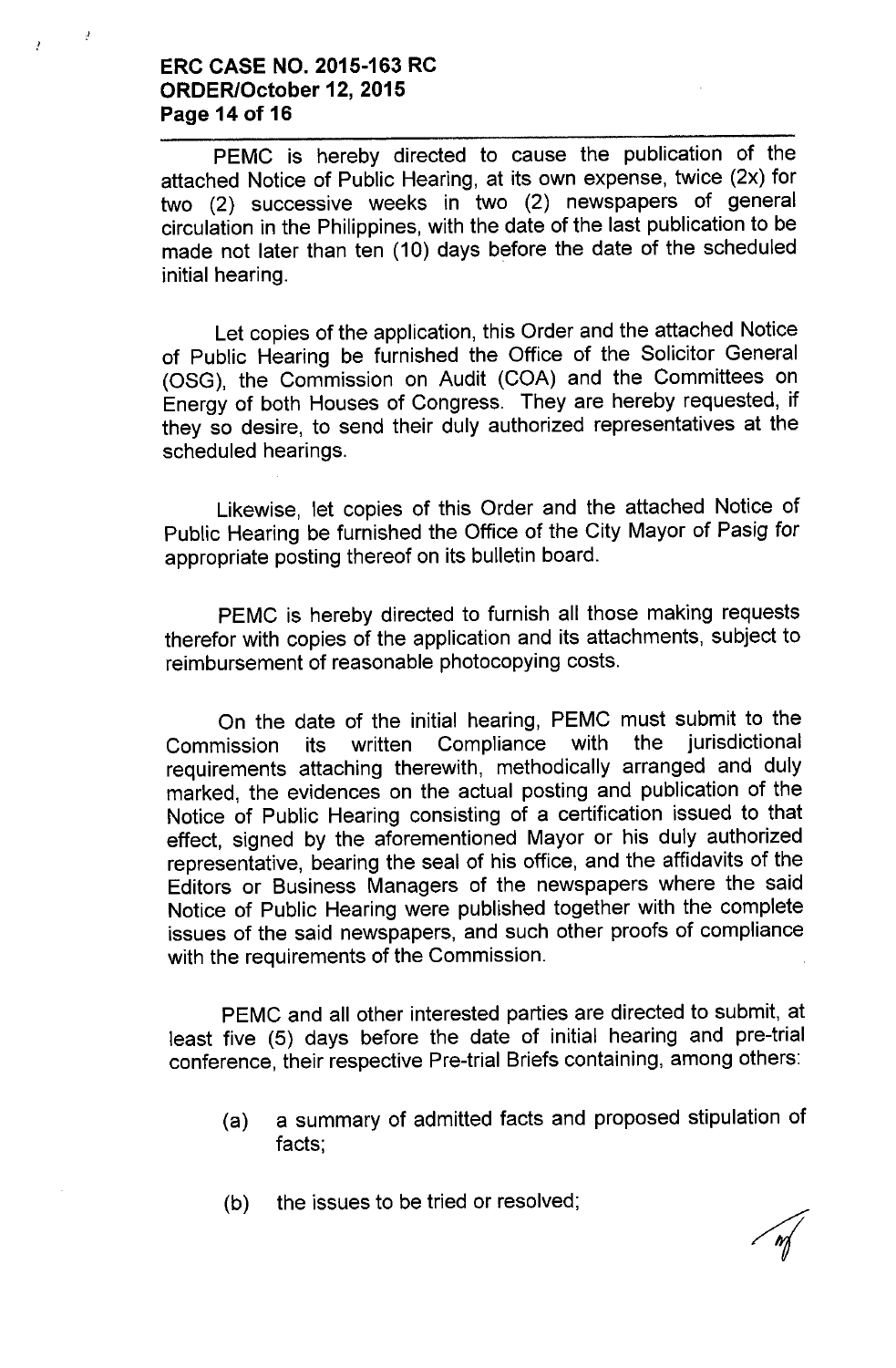#### ERC CASE NO. 2015-163 RC ORDER/October 12,2015 Page 15 of 16

!

!

- (c) the documents or exhibits to be presented, stating the purposes thereof and proposed markings therefore; and
- (d) the number and names of the witnesses, with their written testimonies in an individual affidavit form, to be attached to the Pre-trial Brief.

Failure of PEMC to submit the required Pre-Trial Brief and Judicial Affidavits of its witnesses within the prescribed period shall be a ground for cancellation of the scheduled hearings, and the resetting of which shall be six (6) months from said date of cancellation.

As part of the pre-trial conference, PEMC must also be prepared to make an expository presentation of its application, aided by whatever communication medium that it may deem appropriate for the purpose, in order to put in plain words and explain, for the benefit of the consumers and other concerned parties, what the application is all about and the reasons and justifications being cited in support thereof.

# SO ORDERED.

Pasig City, October 12, 2015.

FOR AND BY AUTHORITY OF THE COMMISSION:

•. <sup>~</sup> *<sup>&</sup>lt; ..• - ••.••.•••....<sup>r</sup> .. -* JOSE VICENTE B. SALAZAI ENTE B. SALAZAR<br>Chairman  $\gamma$ ERe... *Office of/he Chairman* 1[llillllllll!IIIII~IIIII'II~~~~j~~!!II~~I~~ .  $1-2015-021-00906...$